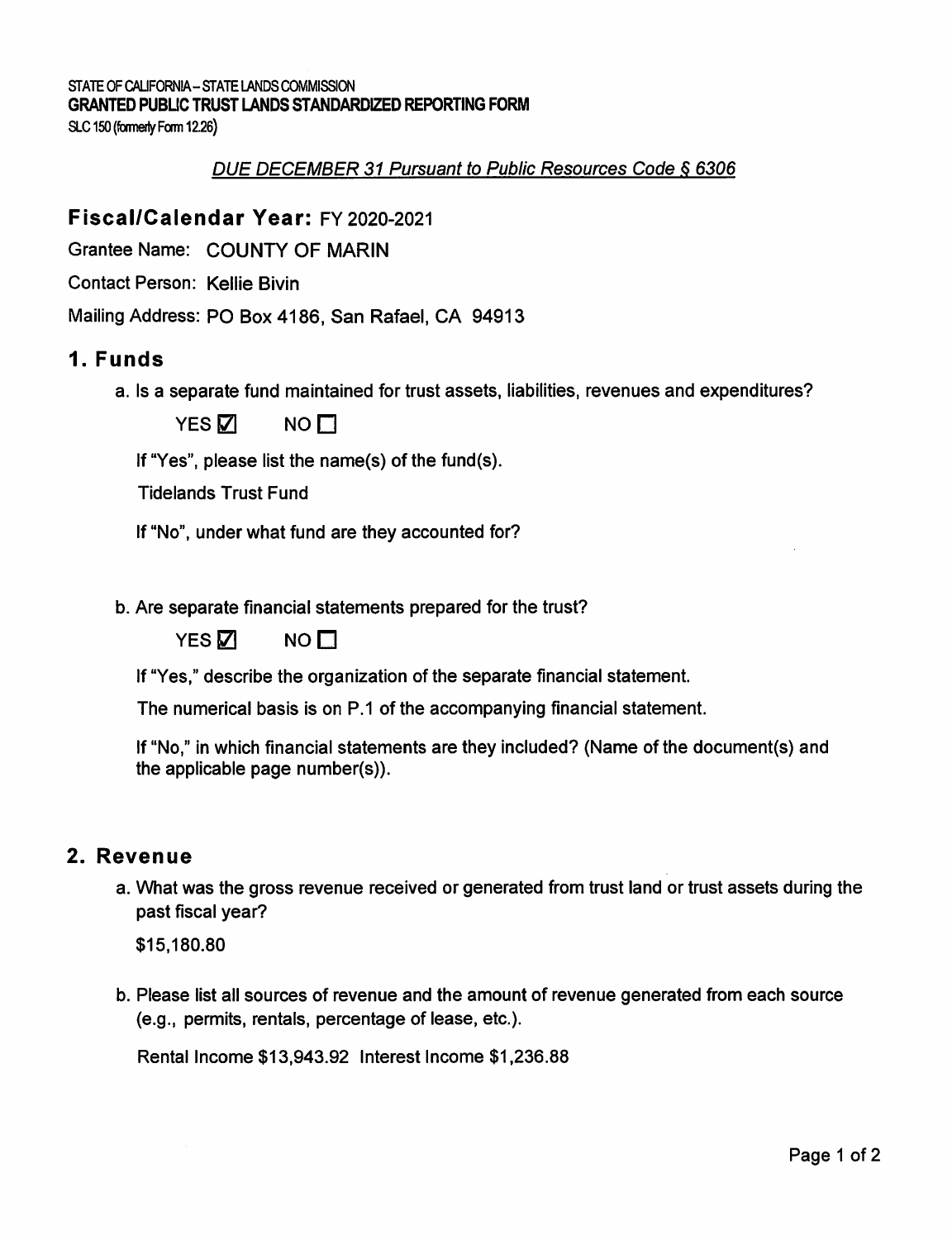# STATE OF CALIFORNIA-STATE LANDS COMMISSION **GRANTED PUBLIC TRUST LANDS STANDARDIZED REPORTING FORM**

SLC 150 (formerly Form 12.26)

## **3. Expenses**

a. What was the total expenditure of funds received or generated from trust land or assets during the past fiscal year?

\$[6,589.65](https://6,589.65)

b. What expenses were allocated or charged directly to the trust? Please list the source of the expenditure and the amount expended.

Various property management activities; Real Estate Staff [\\$6,589.65](https://6,589.65)

c. Have there been any capital improvements over \$250,000 within the current fiscal year? Are any capital improvements over \$250,000 expected in the next fiscal year?

No

d. Describe any other disposition of trust funds or assets or any other disposition of the trust lands or trust assets themselves. Include any internal funds that were transferred to other grantees, to the management of entity or under the management of another political subdivision of the grantee under an agreement, settlement, or memorandum of understanding.

None

# **4. Beginning and Ending Balance**

Please list the beginning and ending balances for the tidelands trust fund(s) for this past fiscal year.

```
Beginning Balance $180,346.80 Ending Balance $188,837.95
```